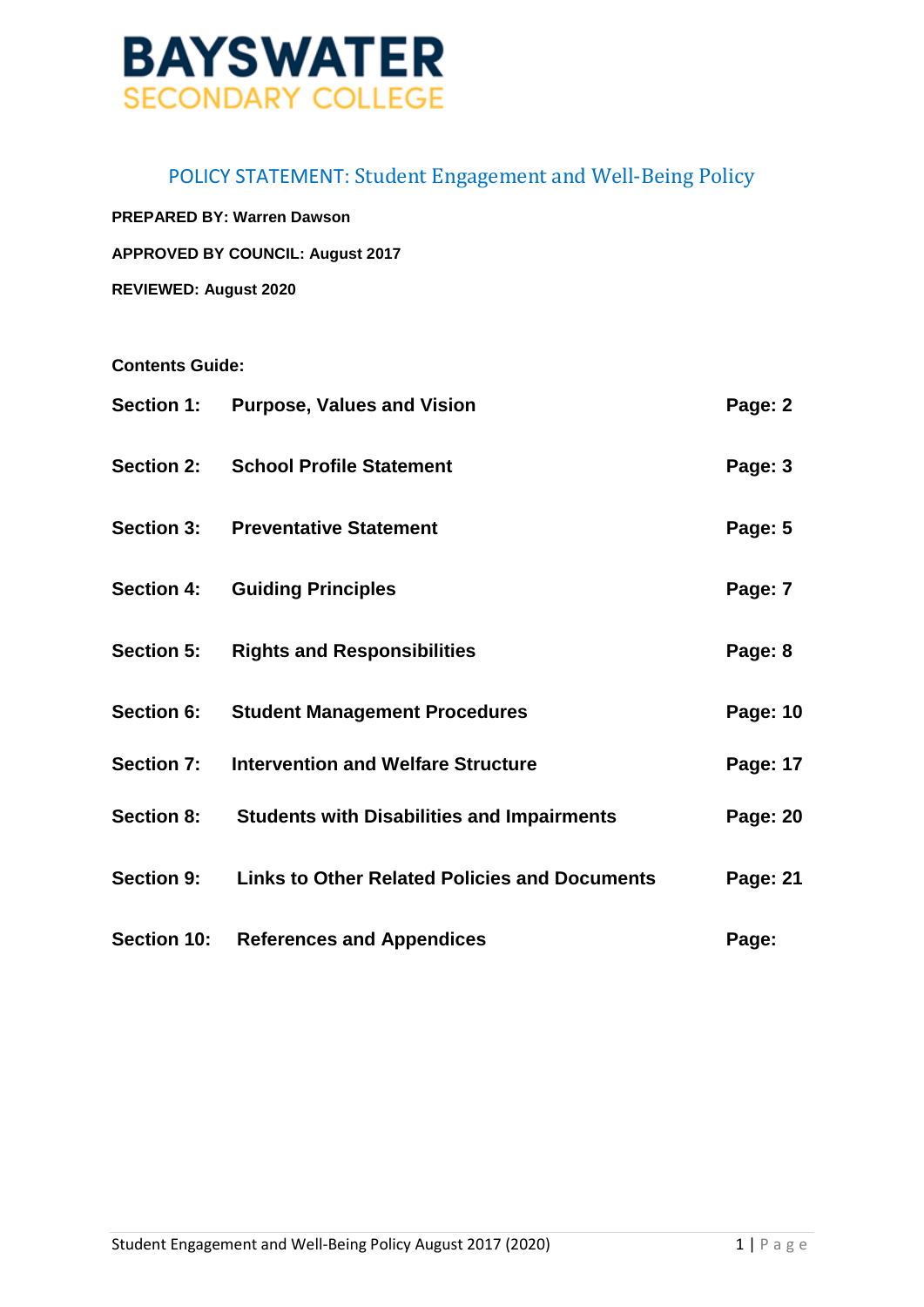

### **Section 1: Purpose, Values and Vision**

At Bayswater Secondary College we believe that when students leave school they should:

Purpose:

- Be confident and self-motivated learners who are resilient and capable of successfully exploring their chosen vocation or life pathway once their secondary schooling has been completed
- $\Box$  Be able to effectively use technology to maximise their opportunities and to produce work that is of the highest quality standard
- $\Box$  Be able to understand the changing societal circumstances in which they live and their roles and responsibilities in a complex global community
- $\blacksquare$  Be active, capable and responsible community members, who understand the importance of being respectful and tolerant towards other people within the local and wider community

Our Values:

\* Respect for Others (all)

\*Honesty (students), Integrity (staff)

\*Teamwork (students), Collaboration (staff)

\*Creativity (students), Innovation (staff)

\*High Expectations (all)

\*Resilience (all)

Vision:

Bayswater Secondary College delivers a contemporary and technologically relevant learning program for all students. We strive to provide a rigorous and challenging learning environment, along with our high expectations for success so that all students are prepared for life in the 21<sup>st</sup> Century. We are committed to creating learning experiences that enable our students to achieve their greatest potential, to develop lifelong learning skills and to adapt and adjust in an ever changing globalized world.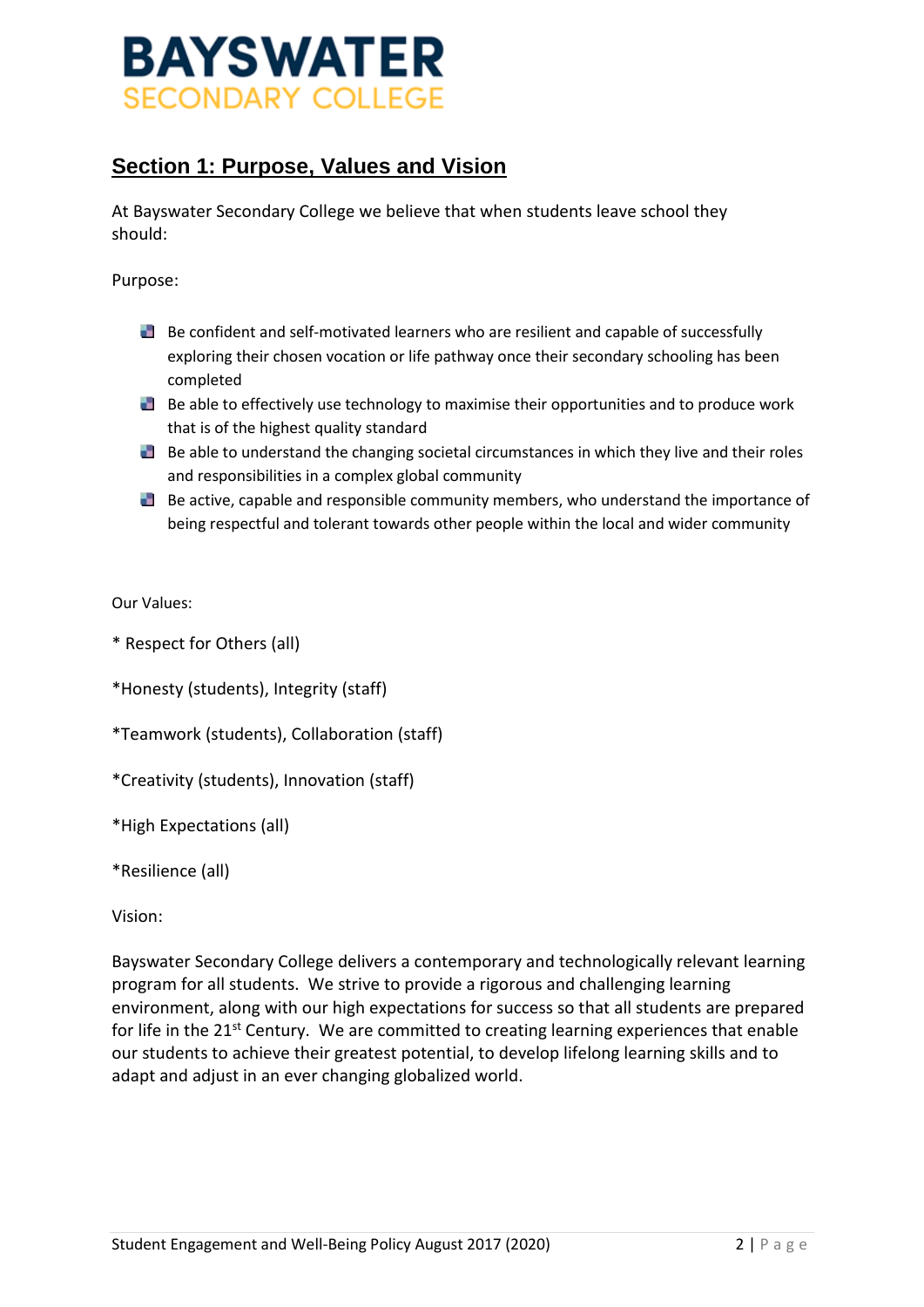### **Section 2: School Profile Statement**

Bayswater Secondary College offers an engaging but rigorous educational program from Years 7-12. The College provides a challenging, safe and orderly environment that promotes high expectations for academic success. We are committed to providing a rich and diverse learning experience which maximises student potential, so that students are resilient and adaptable in an increasingly complex global context.

In October 2015, the College underwent a DET Priority Review of its operations and programs. Subsequently, the College goals were to improve instructional practice, assessment, student outcomes, partnerships within the community and empowering students through student voice and leadership. The College also started a significant redevelopment program including a changed school logo, brand, signage, new leadership structure for 2017, development of new policies, student electives and curriculum programs as part of its "new directions". Students transition from the Knox and Greater Knox areas to enter Year 7, from seventeen feeder primary schools across the local area.

Our College offers an extensive academic teaching and learning program and all aspects are supported by a range of extra-curricular programs including music, sport, performing arts, camps, excursions and student leadership opportunities for all students. A wide and varied program also exists for Senior students, which includes the Victorian Certificate of Education (VCE), Vocational Education & Training in schools (VETis), Victorian Certificate of Applied Learning (VCAL) and participation in school based apprenticeships. The breadth of the program is further enhanced through strong well-being, resilience and engagement programs for all students. The College has 21.50 employed staff: 1 Principal, 4 Leading Teachers, 17 teaching staff and 9 education support staff. Teaching and education support staff are also supported at the College by a Chaplain, SSSO Counselling Support and a DET Regional Adolescent Health Nurse.

As a result of the 2015 DET Priority Review, there are 6 main "threshold" areas of improvement and these are:

Achievement (NAPLAN Years 7-9 Learning Gain - Reading)

Achievement (VCE Outcomes – VCE Average Scores)

Participation (Attendance – Average days absent per student)

Environment (Student Attitudes to School - Connectedness To School)

Well-Being (Student Attitudes to School – Safety)

Productivity (School Climate – Staff)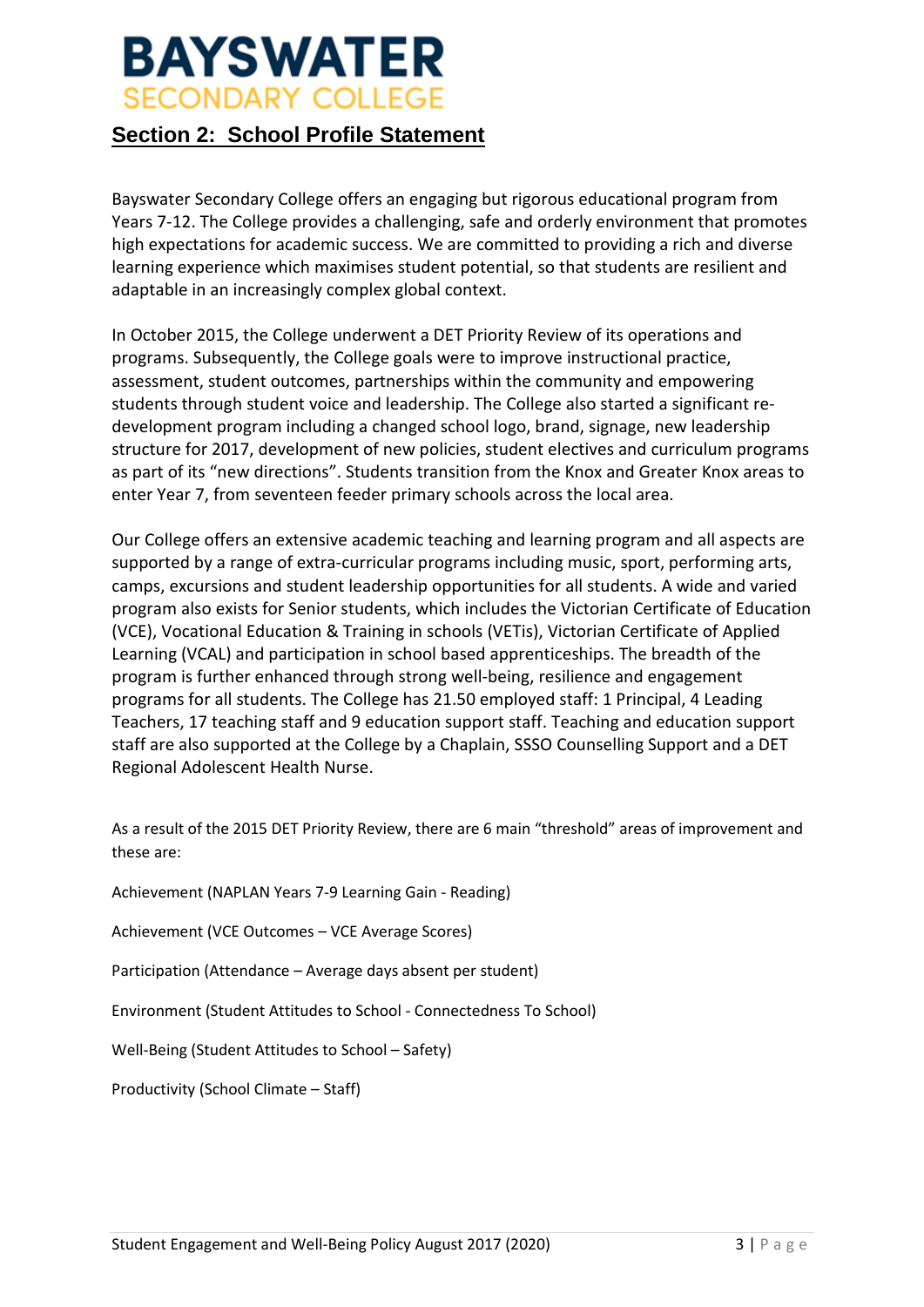While not totally linked to the areas of focus within the DET Priority Review, is an additional focus on building the school community and establishing greater links with feeder primary schools and the local community to build the school's stature and reputation. A heavy emphasis on improving student enrolment numbers is also an area of strategic need for the school.

The school is also divided into two Sub-Schools (Junior Sub-School Years 7-9 & Senior Sub-School Year 10-12) to better support students and their specific learning needs. In the Junior Sub-School the focus is more centred around the development of relationships, the building of core skills and knowledge and the establishment of good work and study habits to successfully complete high school. In the Senior Sub-School, the focus is more towards assisting students with understanding what pathways opportunities are available and what is required to successfully build opportunities post high school.

In 2016, an updated Home Group program and structure was established, to better support students and to also improve staff/student connections, given the concerns over threshold data. A greatly improved electives program has also been introduced in 2017, with further electives being added in 2018.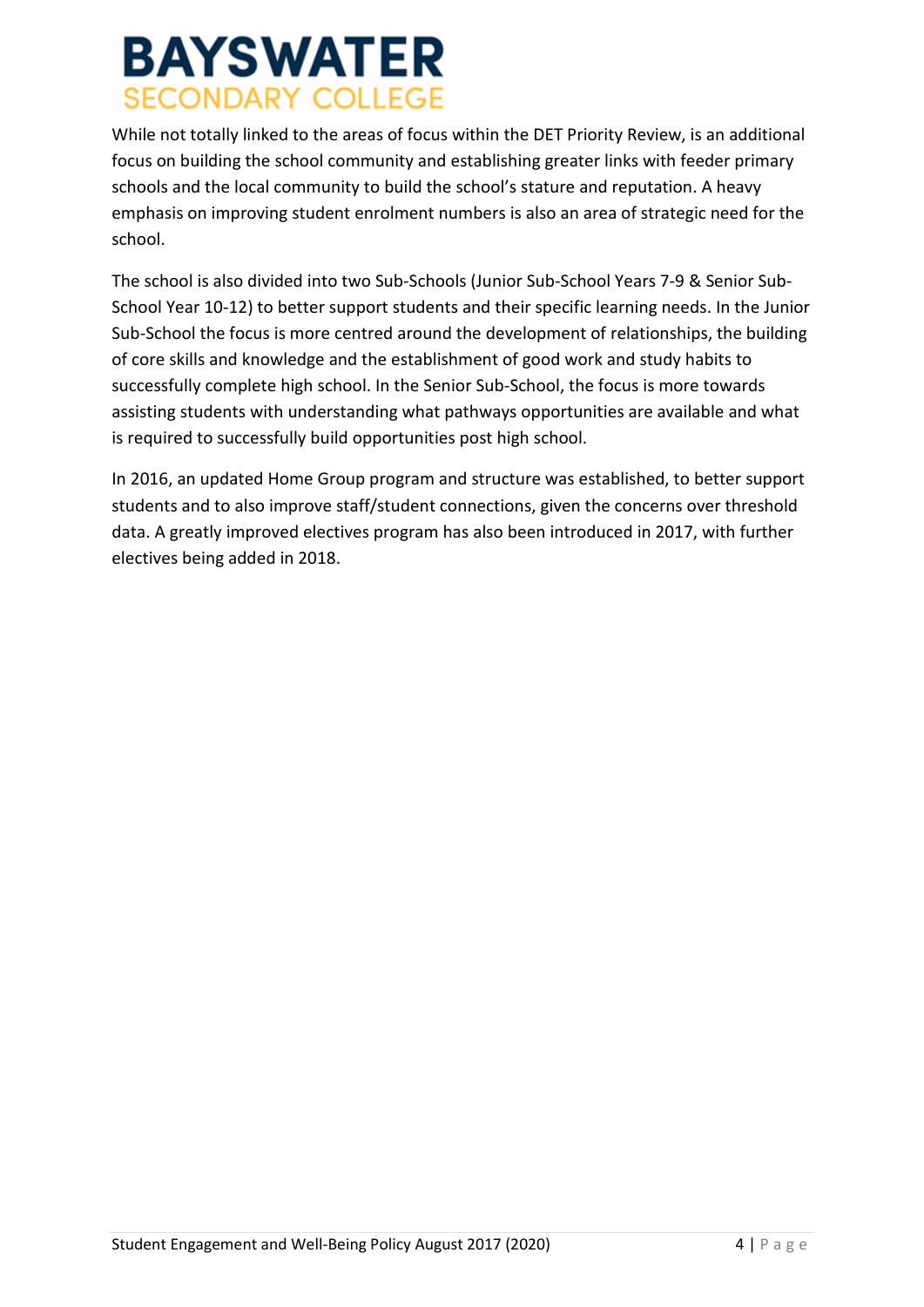### **Section 3: Prevention Statement**

At Bayswater Secondary College we believe that an important element of an effective Student Engagement and Wellbeing Policy is the development and implementation of age appropriate prevention programs that meet the needs of the school community.

We believe that the majority of work undertaken within the school community should target all students and be based on preventing health/social problems by decreasing risk factors and increasing protective factors that contribute to the health and wellbeing of our students and families.

To ensure needs are met the College regularly consults with students, parents/carers, support organisations and the broader community to ensure we are responsive to students' social, emotional, cognitive and cultural needs.

#### Attendance

School attendance is an effective prevention strategy that helps to protect young people from being at risk. At Laverton College all students are expected to come to school every school day throughout the year. If students cannot attend their parent(s)/carer must provide a suitable explanation to the school.

Whole School Prevention Programs

- $\Box$  Adoption by the school community of a new Home Group system, where students meet first thing each day for 15 minutes to work through a range of curriculum activities designed to support their individual needs, including goal setting.
- Comprehensive and engaging curriculum.
- A "step-up" program at the end of each year that clearly outlines school and classroom rules, rights, responsibilities and expectations.
- Year 7 Orientation program which incorporates two transition days, a meeting with the Principal, a morning tea for parents with the Principal and key teaching staff and student "buddies". Early in the New Year, students also invite their primary school teachers to come and visit them in high school for a day of activities
- **Community engagement activities such as theme days, whole school** athletics and cross country carnivals, Cultural Celebration Day and the various college sport activities
- Student leadership and development programs that promotes student voice. This includes meeting with the Principal every two weeks to discuss student issues and the solutions around making the school a better place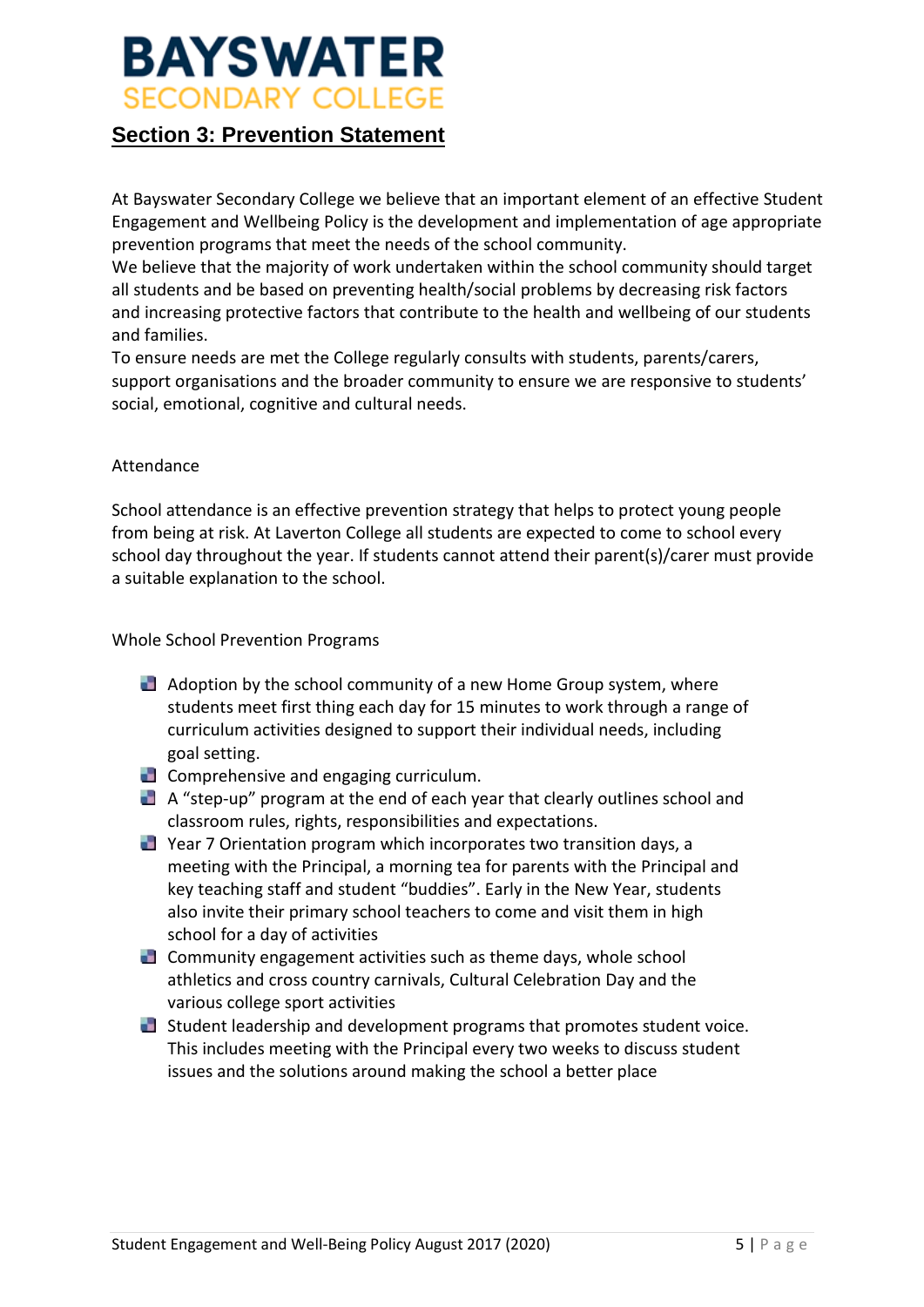- **Respectful Relationships Program, which is delivered as part of the compulsory** Health curriculum at Years 7-10
- **Student involvement in the Rotary "Interact" Student Leadership Program, as a** community service leadership opportunity
- **Transition programs, including year by year and also incorporating any pathways** related learning opportunities or programs such as Work Experience at Year 10
- Anti-bullying programs from Years 7-12, which can delivered through Home Group, Sub-School Assemblies or via guest speakers
- Secondary School Nurse Program that promotes good health and addresses adolescent health issues.
- **Restorative Practices teaching young people problem solving and life skills**
- **Cross age tutoring through the "Peer Support" and primary transition program**
- **External provider programs such as the "MAT Program" to assist with the** development of positive behaviours.
- **Peer Support Program with Year 9 students mentoring Year 7 students, as** part of the transition and "peer buddy" process
- **REACH workshops delivered to Sub-School year levels to build student** capacity around relationships, tolerance, understanding and supportive networks
- **Parma** Year 7 Boys and Girls Program, to assist with transition and change
- **High Resolves curriculum and activities that help build student understanding** and awareness of global issues and the impact that these have locally
- **Positive reinforcement Staff use a range of rewards and positive** reinforcement when students display appropriate behaviour. These include: Subject awards, Sub-School Awards and Certificates, formal acknowledgement through the College Newsletter and Compass.
- Community groups and BSC staff provide services such as the Breakfast Club and Home Work Club to support and reinforce positive behaviours and involvement across the school. This may also involve cross-age peer tutoring to further support the learning needs of students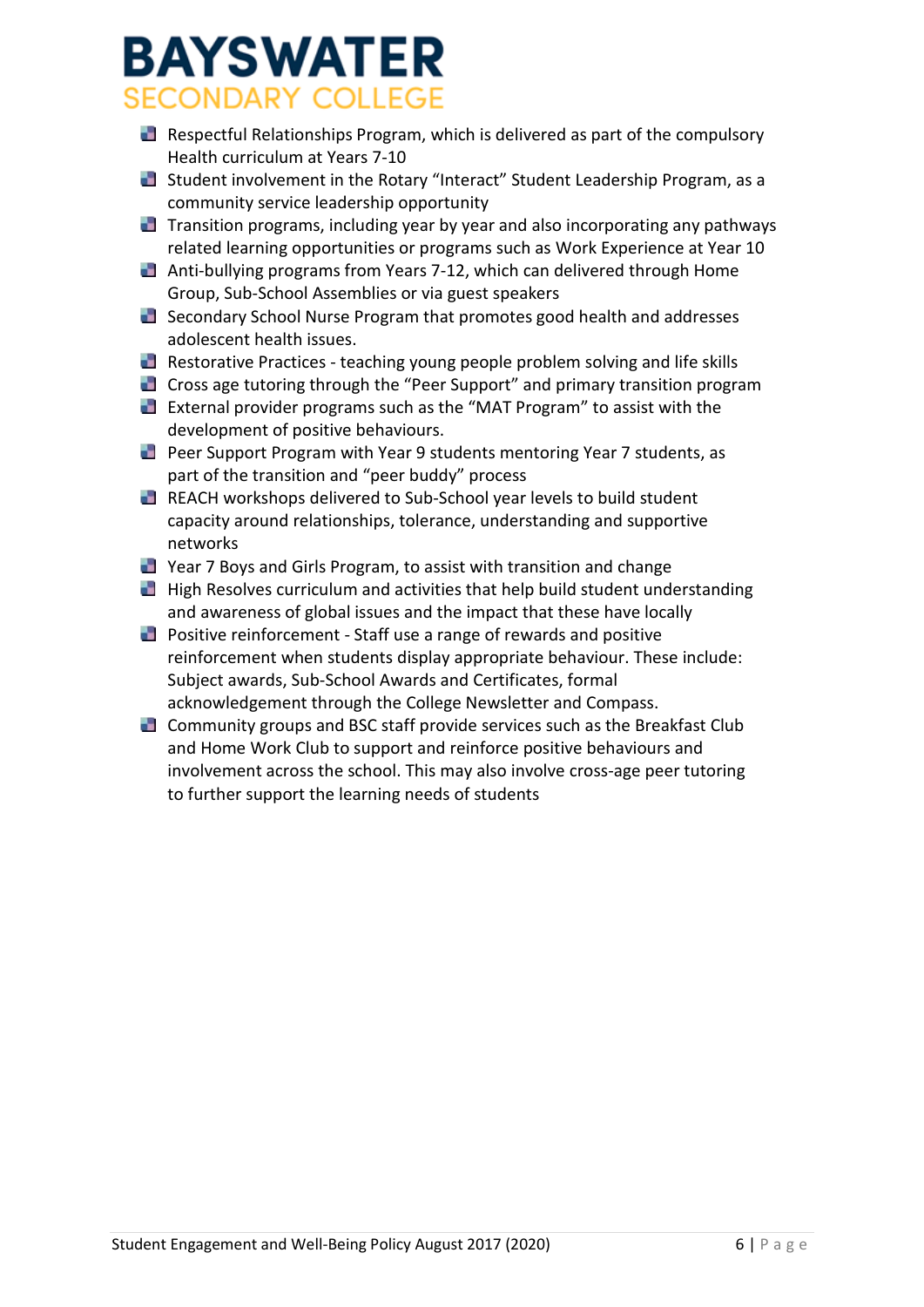

#### **Section 4: Guiding Principles**

Every member of the school community has the right to fully participate in an educational environment that is safe, supportive and inclusive. Everyone is entitled to be treated with respect and dignity.

#### **4.1 Equal Opportunity and the Charter of Human Rights**

Our policy is greatly influenced by the, 'Equal Opportunity Act 1995' and the 'Charter of Human Rights and Responsibilities Act 2006'**.** They set out the grounds of discrimination that are unlawful and aim to promote freedom, dignity and equality for all.

Specifically these acts work towards creating a community in which there is:

- Recognition and acceptance of the equality of men and women
- Equality of people of all races, regardless of their religious or political convictions, their impairments or their age
- The right to privacy and reputation
- The right to freedom of thought, conscience, religion and belief
- Cultural rights
- Valuing of difference.

All DET employees must act in accordance with these acts and give proper consideration to human rights when making decisions.

*\* Refer to section nine for a link to the 'Equal Opportunity Act 1995' and the 'Charter of Human Rights and Responsibilities Act 2006'.* 

#### **4.2 Students with Disabilities**

The *Disability Standards for Education 2005* clarify the obligations of schools and the rights of students as stated in the *Disability Discrimination Act 1992*. The standards cover enrolment, participation, curriculum development, student support services, and harassment and victimisation.

In determining whether an adjustment to the educational provision for any individual student with a disability is reasonable, an education provider should take into account information about:

- The nature of the student's disability
- His or her preferred adjustment
- Any adjustments that have been provided previously
- Any recommended or alternative adjustments.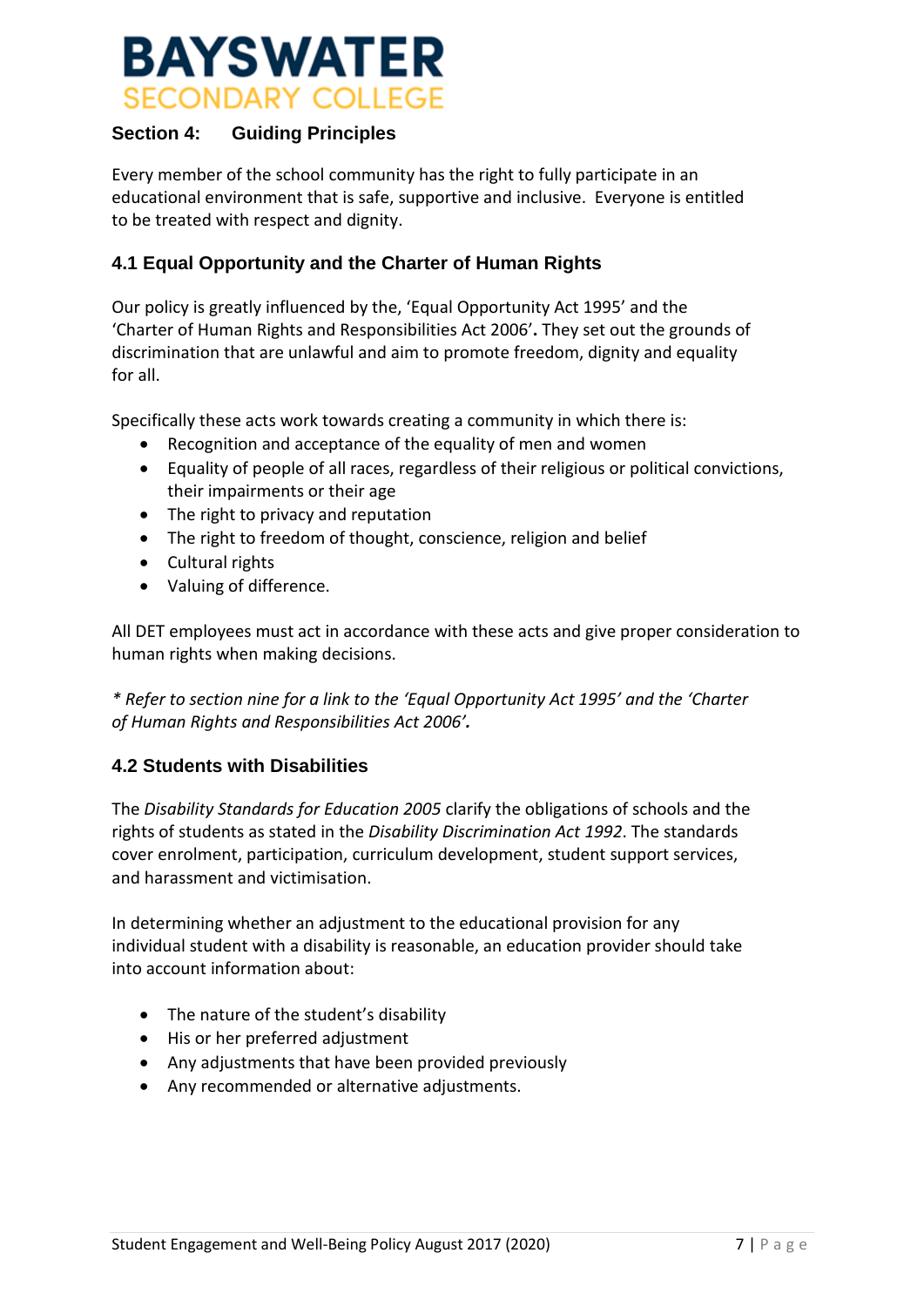

#### **4.3 Bullying and Harassment**

Schools exist in a society where incidents of bullying behaviour may occur. Preventing and responding to bullying behaviour in learning and working environments is a shared responsibility of all staff, students, parents, caregivers and members of the wider school community. Bayswater Secondary College endeavours to provide an environment free from bullying. To ensure this, the school has a whole-school approach to anti-bullying.

*\* Refer to the Bayswater College Anti-Bullying and Cyber Bullying Policy.*

### **Section 5 : Rights and Responsibilities**

All members of the college community have rights and corresponding responsibilities within the college. This applies equally to students, staff and parents/carers.

#### **5.1 Students**

Students have a right to:

- Work in a safe and caring environment without intimidation, bullying (including cyber-bullying) or harassment
- Participate fully in the school's educational program
- Fully develop their talents, interests and ambition.

Students have a responsibility to:

- Show respect to all members of the school community
- Participate fully in the school's educational program and to attend regularly
- Not hinder or harm the learning of others
- To be an active contributor to the college community.

#### **5.2 Parents and Carers**

Parents/carers have a right to:

- Expect that their children will be educated in a safe and caring environment
- Be fully informed and consulted in relation to the progress and wellbeing of their children
- Express their views and opinions in relation to the policies and programs of the college
- Access the support services of the College and the Education Department.

Parents/carers have a responsibility to: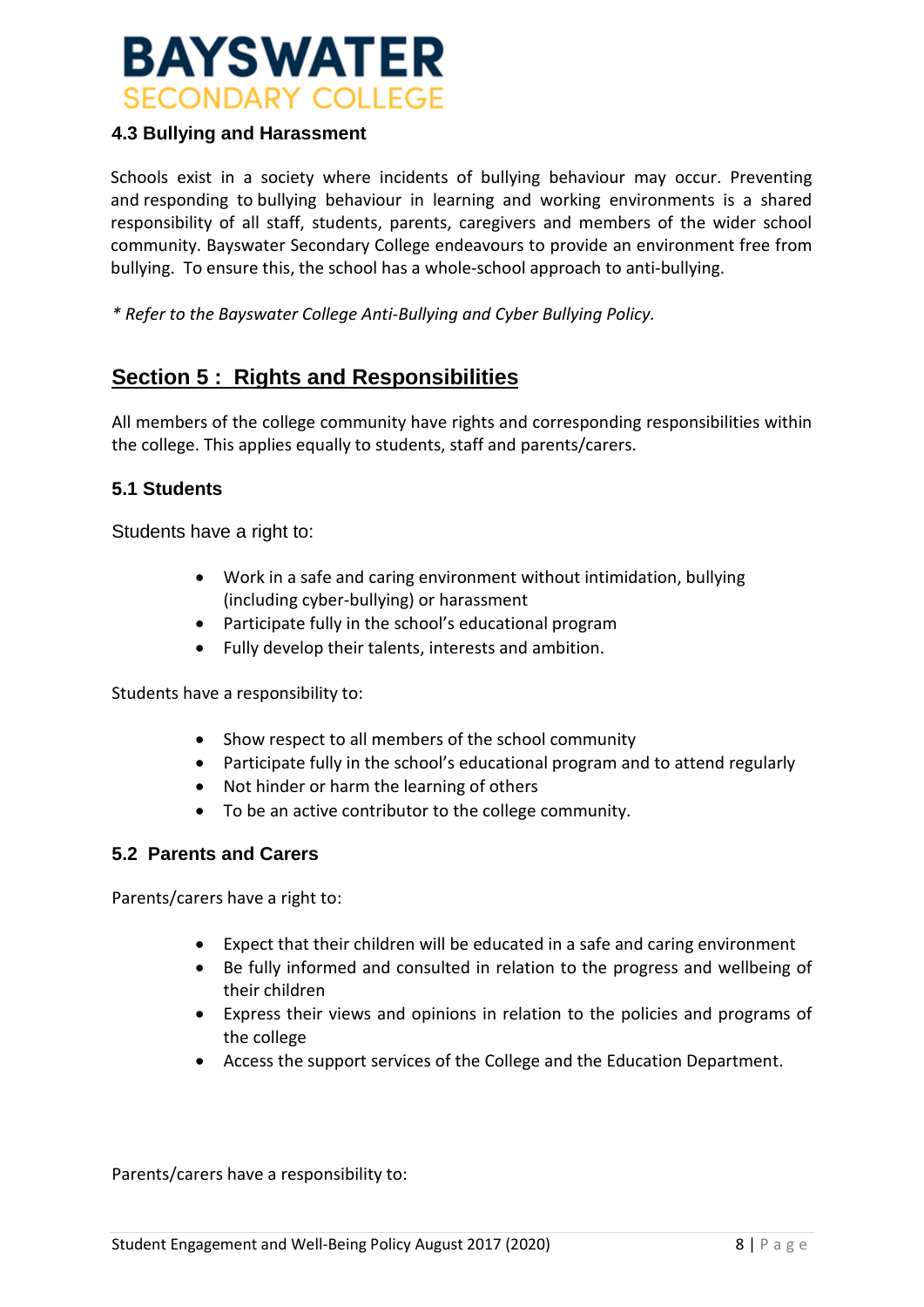

- Take an active interest in their children's education
- Support their children's learning at home
- Ensure the regular attendance of their children
- To inform the College of their children's welfare needs
- Engage in regular and constructive communication with school regarding their children's learning
- Adhere to school policy and procedures
- Support the school in maintaining a safe and respectful learning environment
- To allow the school to deal with school related incidents and not take matters in to their own hands.

#### **5.3 Staff Members**

Staff have a right to:

- Work in a safe, orderly and cooperative environment
- Be informed, within privacy requirements, about matters relating to students that will affect their learning
- Access resources to undertake their role
- Contribute to the decision making process of the college
- Access professional learning to enhance knowledge and skills
- Access welfare support for themselves and the students.

Staff have a responsibility to:

- Fairly, reasonably and consistently, implement all college and department policies
- Act in accord with the professional requirements of DEECD
- Create and maintain safe and challenging learning environments.
- Support the health and wellbeing of their colleagues

In addition teachers have a responsibility to:

- Know how students learn and how to teach them effectively
- Know the content they teach
- Work productively and collectively in Professional Learning Teams
- Assess and plan for effective learning
- Use a range of teaching strategies and resources to engage students in effective learning
- Engage with parents and carers and fully inform them of the progress of their children
- Be an active participant of the college community.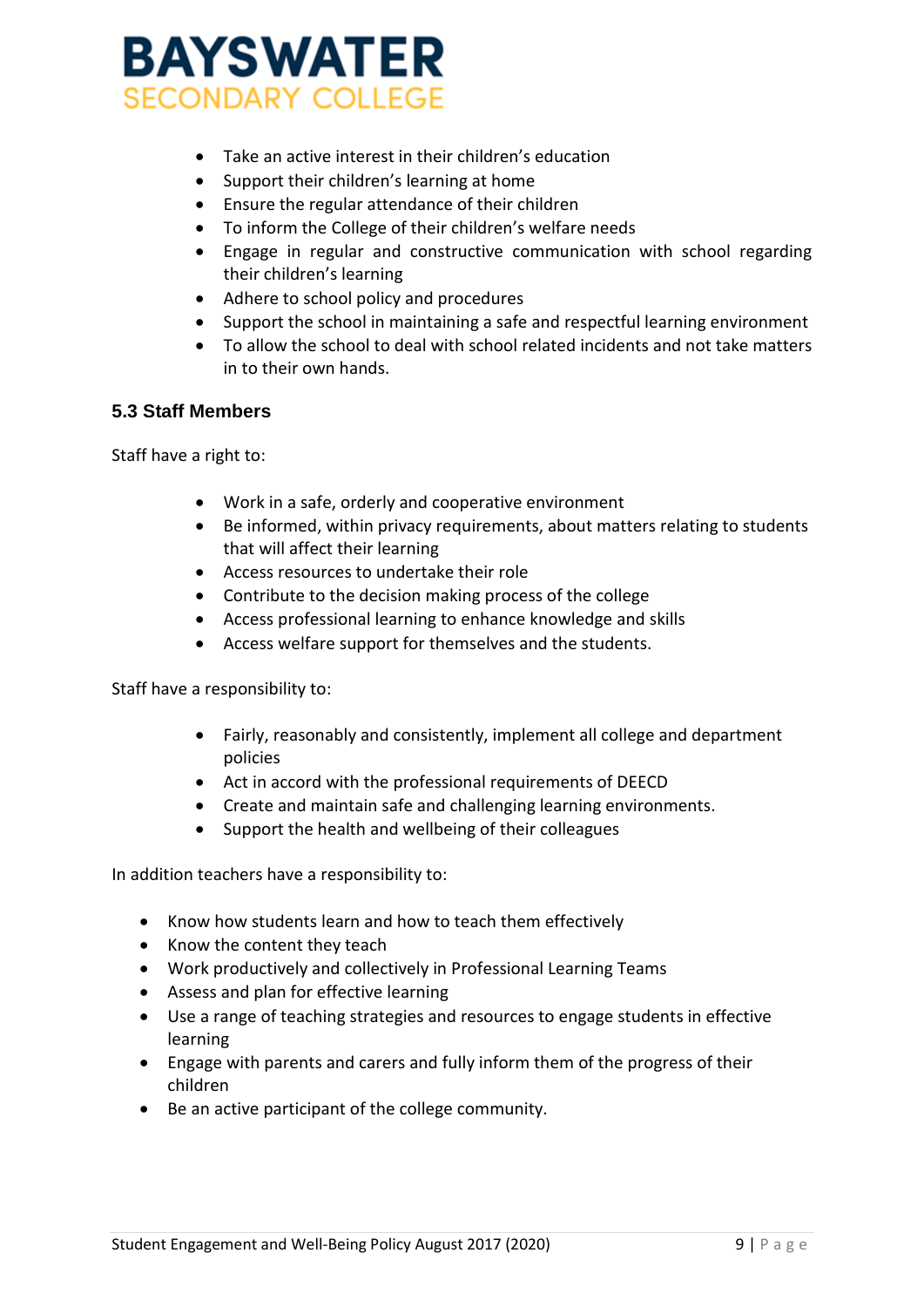### **Section 6: Student Management Procedures**

Bayswater Secondary College maintains a strong focus on promoting a positive school environment and promoting positive behaviours. The College endeavours to ensure that appropriate prevention and intervention strategies are in place to meet the needs of students and the community. Student management procedures and strategies employed aim to teach important life skills including conflict resolution.

#### **6.1 School Wide Expectations**

An effective school clearly outlines expectations of all members of the community. Clear expectations set standards for students, parents and staff to promote and reward acceptable behaviour and deal with non-acceptable behaviours. To this end the College will actively promote its purpose, vision and values. It will also develop and communicate clear guidelines in relation to College expectations.

#### **Expectations of Students**

Each Sub-School will develop, discuss and publicise expectations for students to ensure that we have safe and inclusive learning environment in all classes. Students will be expected to follow expectations and do their best to be valued members of their learning community and the College.

#### **Expectations of Teachers**

- $\Box$  To promote a positive classroom environment, teachers will:
- **Establish predictable, fair and democratic classroom procedures in** consultation with students
- **Provide personalised learning programs**
- Consistently acknowledging the efforts of all students and provide regular feedback in relation to their progress
- Use a range of strategies to allow the students to take responsibility for their learning and be involved in decision making
- $\blacksquare$  Acknowledge positive behaviour and student strengths
- Discuss, and reinforce behaviour expectations and possible consequences with students.
- Support and actively adhere to all DET and school policies, in accordance with the Ministerial Order

#### **Expectations of Parents**

To be familiar with College expectations, discuss them with their children and support the College in regard to their implementation.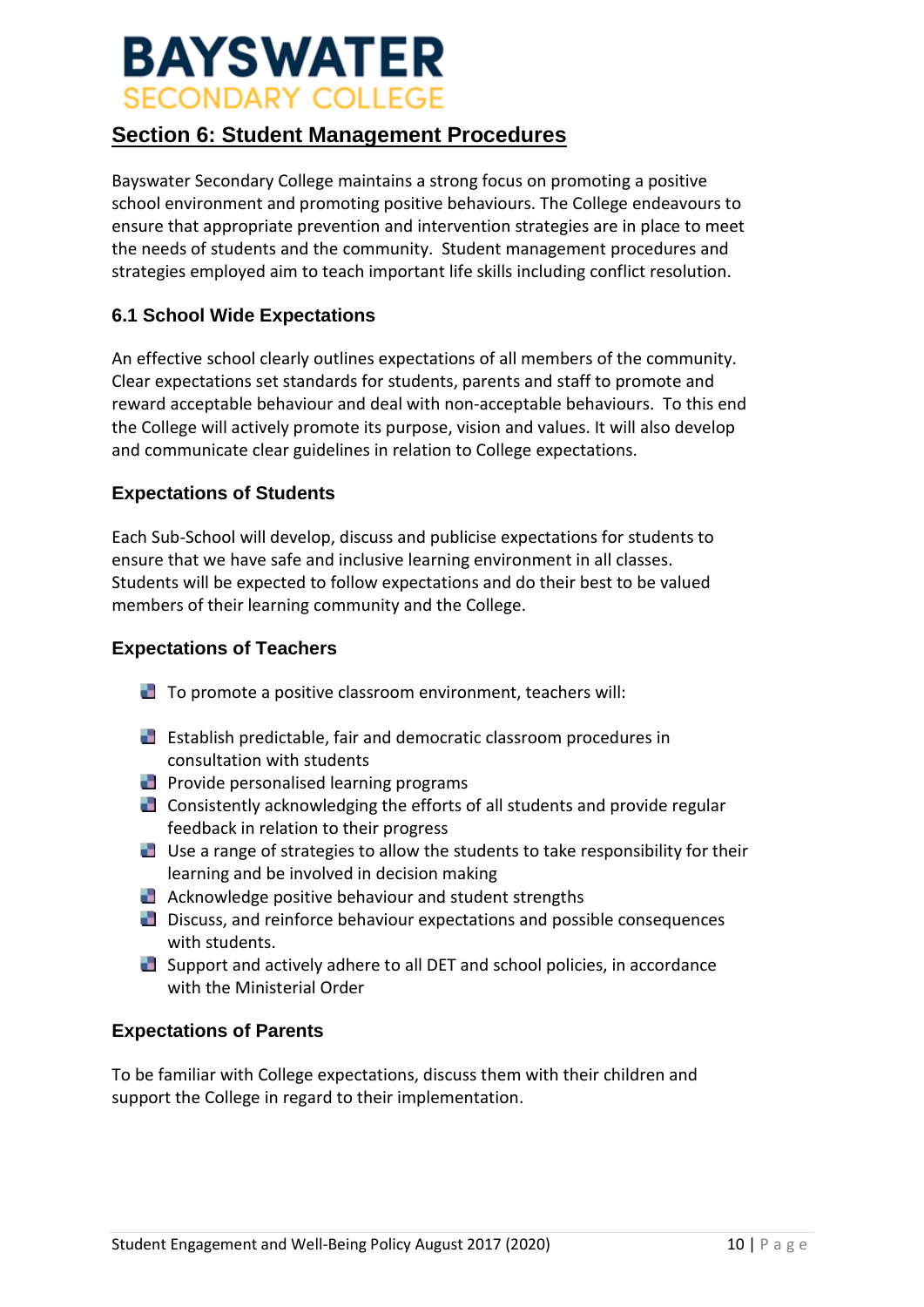

#### **6.2 Dealing with conflict and breeches of school expectations.**

Bayswater Secondary College uses a wide range of strategies for managing student behaviour. Strategies used endeavour to ensure prevention, early intervention, intervention and where necessary, post-vention programs and processes are enacted as appropriate. Strategies include; acknowledging and rewarding positive behaviour, problem solving circles, mediation, Student Support Group meetings (SSGM) behaviour management plans, care plans, implementation of sanctions where necessary and Restorative Practices.

#### **Restorative Practices**

Bayswater Secondary College is committed to using Restorative Practices. Restorative Practices aim to teach emotional intelligence and problem solving skills while restoring harmony to issues involving conflict. We believe that dealing with student management issues needs to be solution based and not punishment based.

Restorative Practices involve members of the school community in discussions or conferences in which all stake holders examine what happened, the harm caused to all affected and how the problem can be fixed. Through the process offenders take responsibility for their actions and acknowledge the harm they have caused. They also do what they can to make amends for their actions. Victims on the other hand, are placed in a position of regaining control and self-esteem. Within the school context the school provides an opportunity for learning that has the right blend of high control and high support.

#### **6.3 Consequences for Inappropriate Behaviour**

Consequences are an important part of students being held accountable and responsible for their behaviour. Consequences given are determined by the nature, severity and frequency of the offence.

#### **6.3.1 Types of consequences**

An incident may require one or more of the following; warning issued, alternative lunch program, time out, student fills in a reflection and problem solving form, community service, exclusion from an activity or event, contacting parents, holding a Student Support Group Meeting (SSGM), developing a behaviour modification plan, making amends through logical consequences determined during restorative conferencing, detention and suspension. In extreme circumstances expulsion may be deemed necessary.

Where possible and appropriate a staged response to student management will be implemented.

In determining consequences students and staff involved will have an opportunity to be heard prior to the principal making a decision.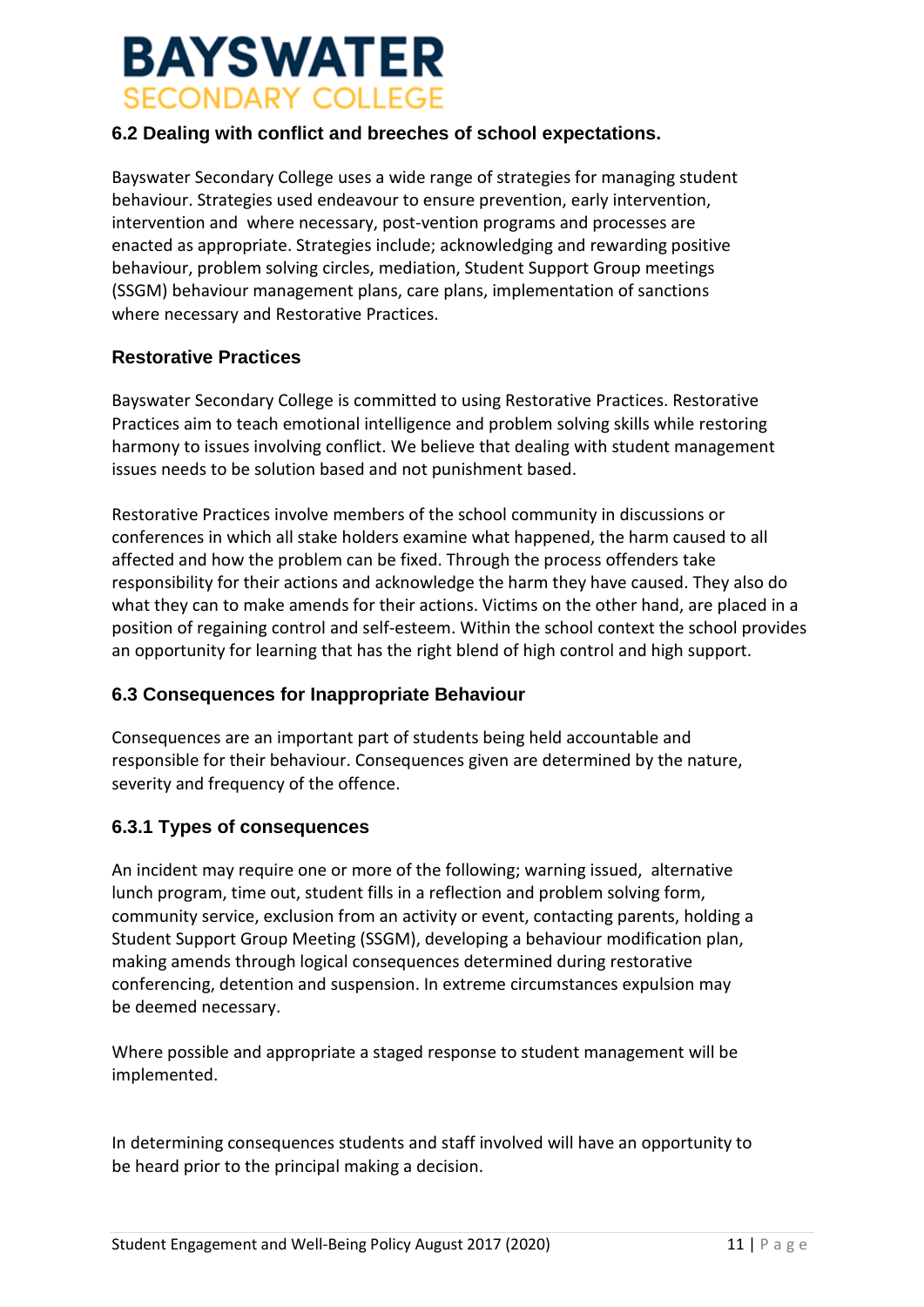

At no stage is corporal punishment an acceptable consequence for any student.

#### **6.3.2 Low Level Behaviour Issues in Classrooms**

All staff are expected to utilise and follow the College Respectful Learning Environments and Student Management Procedures Policy which details and outlines the appropriate steps when dealing with issues that prevent the establishment of a positive learning environment. A range of prevention and intervention strategies can be used by staff to ensure that student learning outcomes are supported. Please refer to Respectful Learning Environments and Student Management Procedures Policy.

For low level behaviour issues, interventions may include:

- $\blacksquare$  Reminding the student of the school expectation
- Asking students to move to another seat in the learning space
- $\blacksquare$  Removal from the class to an alternative class within the learning community
- **Time out**
- Detention (During recess, lunch break or after school)
- $\blacksquare$  Referral to principal or delegate
- Notification to parents.

#### **6.3.3 Playground Behavioural Concerns**

- $\Box$  For low level behavioural concerns, interventions may include:
- $\blacksquare$  A reminder of the school expectation is given to the student
- **Time out**
- **Community Service Activities**
- Designated area in the yard for the remainder of the break
- **Removal from the playground**
- Detention (During recess, lunch break or after school)
- $\blacksquare$  Referral to principal or delegate
- Notification to parents.

#### **6.3.4 Ongoing Repetitive Behaviour**

Consequences or interventions for students will be individually based and may involve:

**Parents being contacted** 

- A Student Support Group Meeting arranged to discuss the matter and develop strategies to support students and staff involved
- Developing a Student Management Plan or contract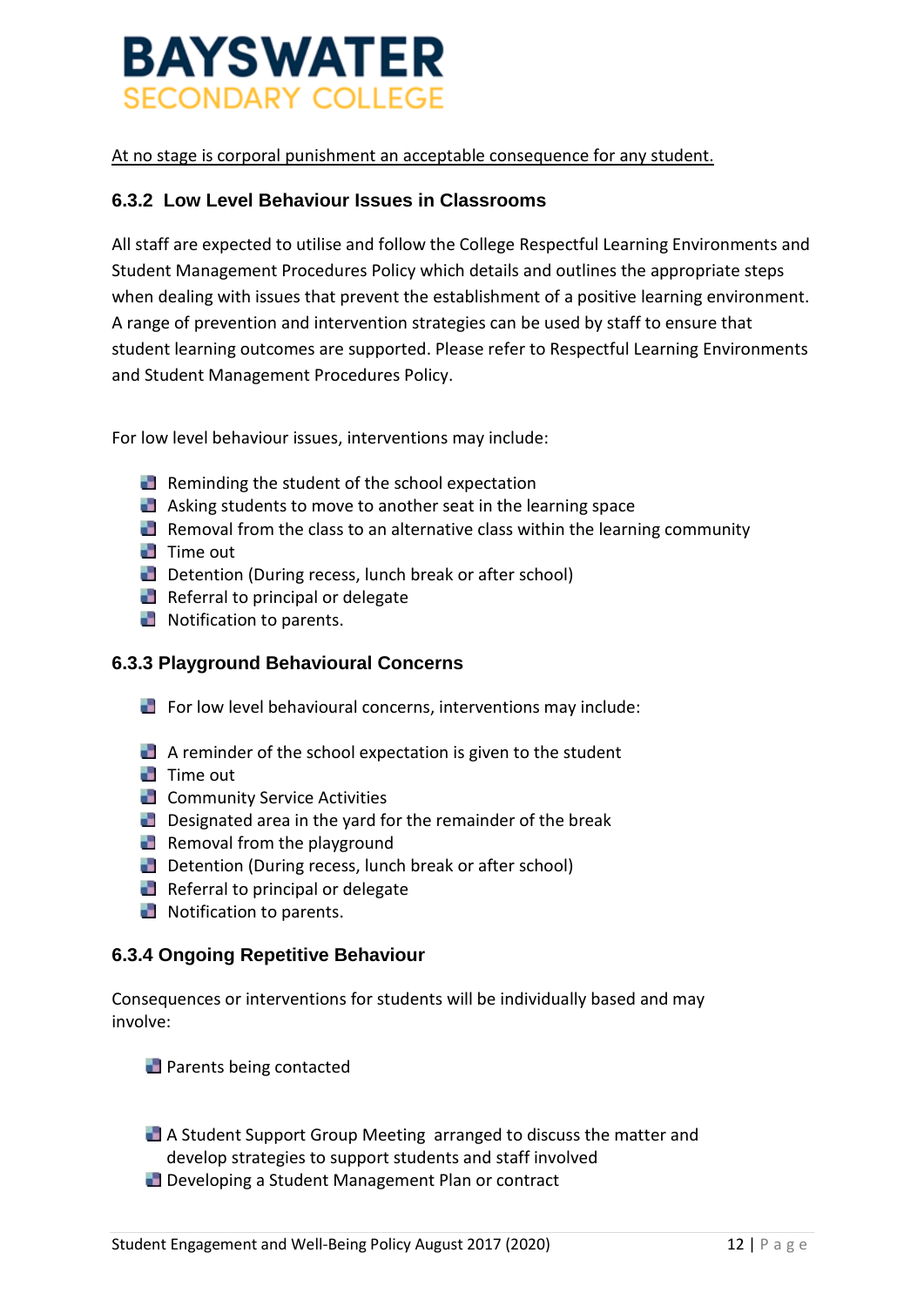- **N** Withdrawal/exclusion from the classroom
- **N** Withdrawal/exclusion from the yard
- Withdrawal of privileges such as camps, excursions and other events
- **L** Counselling by the School Guidance Officer, psychologist or an outside agency
- **Disciplinary actions such as suspension.**

A suspension can be given at any time if a student's behaviour meets the suspension criteria.

#### **6.3.5 Extreme, Unsafe and Violent Behaviour**

The principal may implement an immediate suspension if the student's behaviour is such that they are putting the health, safety and wellbeing of themselves or any other person at significant risk. (Ministerial Order 625)

Extreme, unsafe and violent behaviour in the classroom or the yard will result in immediate exclusion.

Consequences for extreme, unsafe or violent behaviour will be determined in conjunction with the Principal, Assistant Principal or delegate. The Principal will ensure all parties involved will have an opportunity to be heard.

#### **6.4 Detention**

- Once detention has been deemed to be the consequence appropriate for the student's action or behaviour the following will apply:
- $\Box$  No more than half the time can be given for a detention during breaks
- Detention after school should not exceed forty-five minutes
- $\Box$  Teachers are to ensure that parents/carers are informed at least one day before an after-school detention
- $\Box$  A school detention notice will be given to parents to inform them of the detention given.

#### **6.5 Suspension**

A student may only be excluded from school in situations where all other measures have been implemented without success or where an immediate suspension is the only appropriate course of action in response to the student's behaviour.

Only a Principal has the authority to suspend a student and this level of responsibility cannot be delegated.

There are two forms of suspension; internal suspension and external suspension.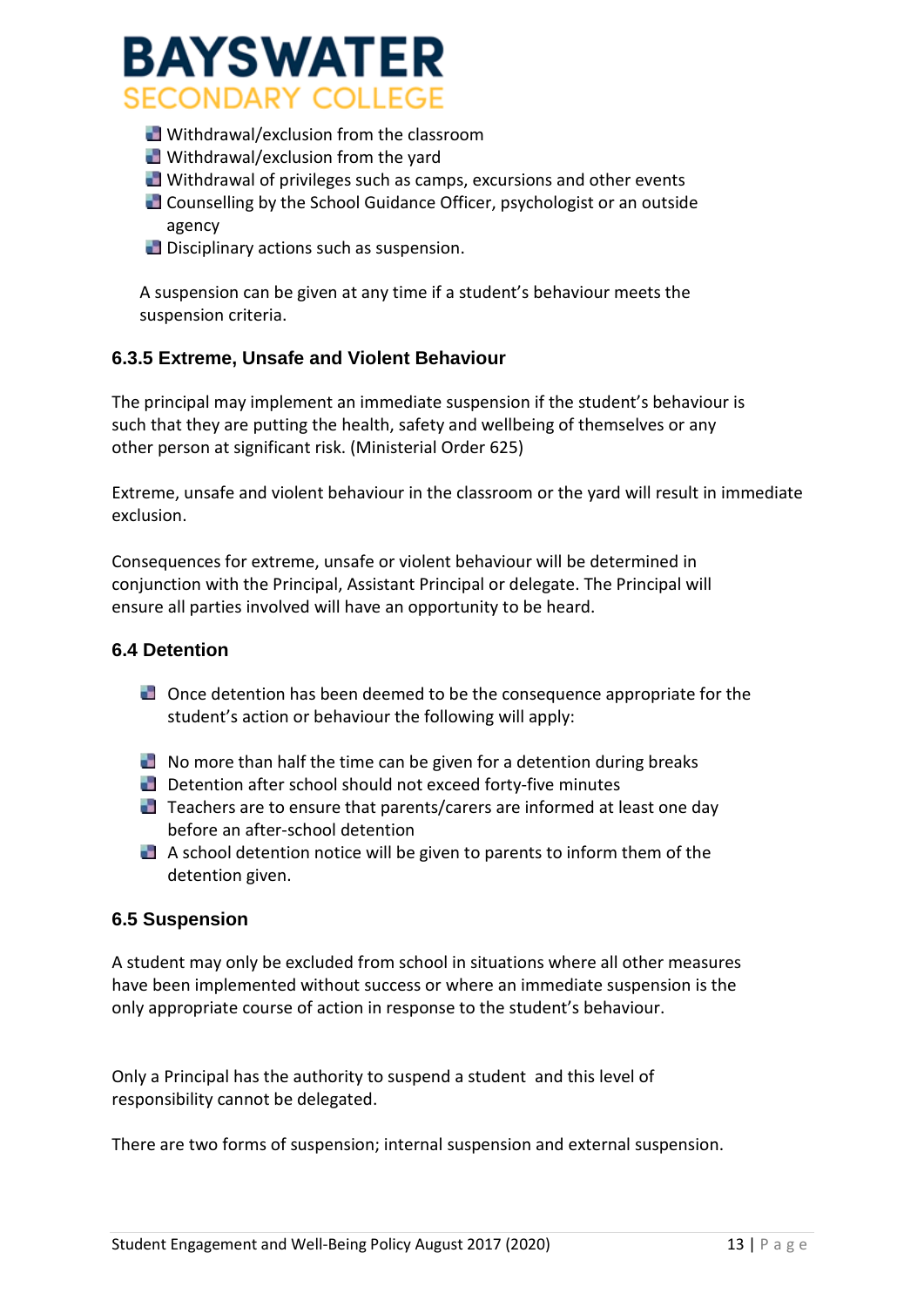

#### **6.5.1 Internal Suspension**

Internal suspension may be given if a student's behaviour significantly interferes with the wellbeing of others, the rights of other students to learn or the capacity of a teacher to teach a class.

Internal suspension involves the student being withdrawn from classes and the playground during breaks. Students are given alternative work tasks and break times.

Parents/carers will be informed of such withdrawals and advised that if the offending behaviour continues it may lead to an external suspension.

#### **6.5.2 External Suspension:**

- External suspension is a serious disciplinary measure and is reserved for incidents when other measures have not produced a satisfactory response or where the student's behaviour is of a serious nature. Only the Principal has the authority to issue external suspensions.
- In determining whether to suspend a student, the Principal will ensure that suspending the student is appropriate to:
	- $-$  The behaviour for which the student is being suspended
	- $-$  The educational needs of the student
	- $-$  Any disability or additional learning need of the student
	- $-$  The age of the student
	- The residential and social circumstances of the student.

#### **6.5.3 Grounds for Suspension**

The Principal may suspend a student if, while attending school or travelling to or from school or engaged in any school activity away from the school (including travel to or from that activity), the student:

a) Behaves in such a way as to pose a danger, whether actual, perceived or threatened, to the health, safety or wellbeing of any person;

b) Causes significant damage to or destruction of property;

c) Commits or attempts to commit or is knowingly involved in the theft of property;

d) Possesses, uses or sells or deliberately assists another person to possess, use or sell illicit substances or weapons;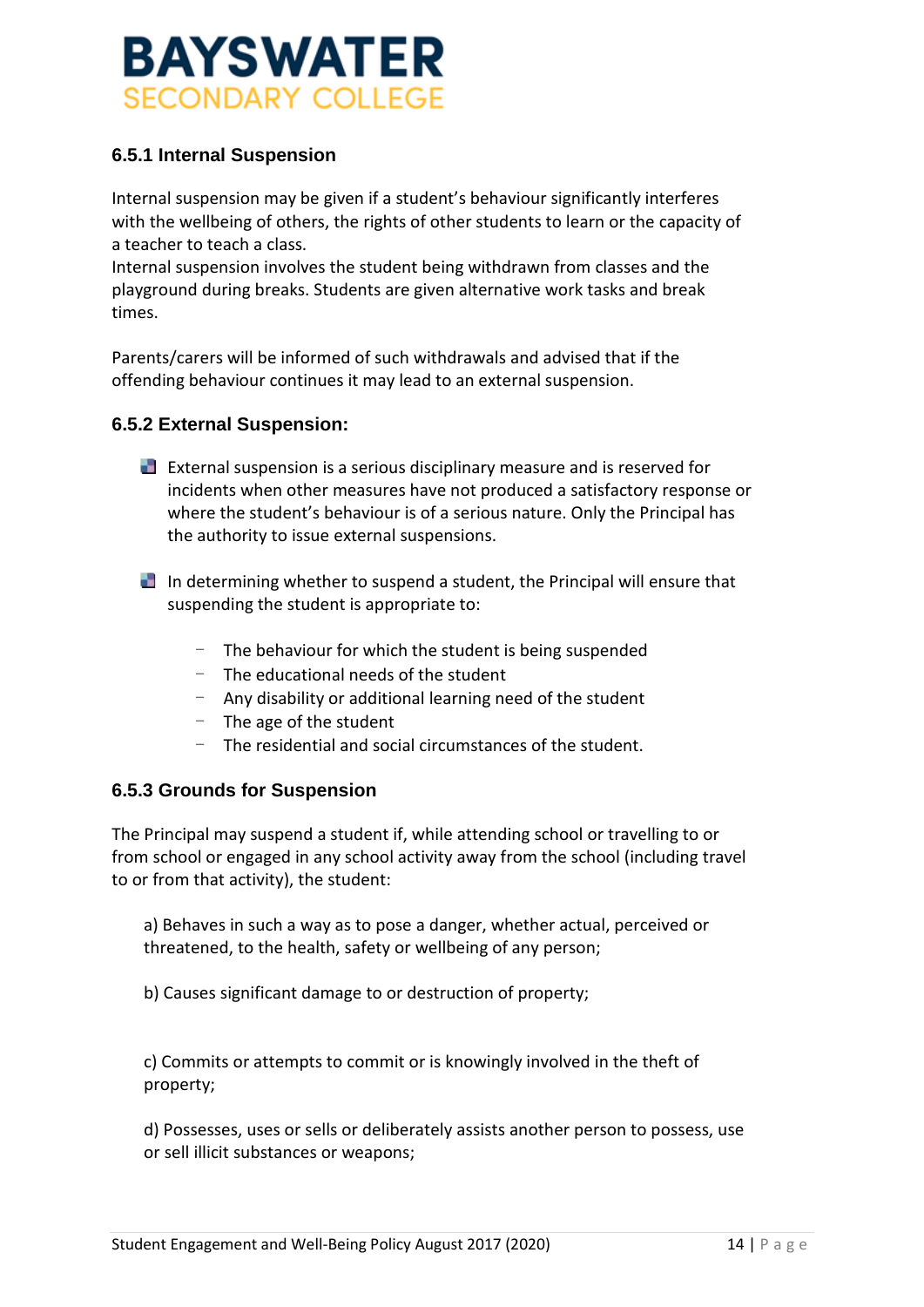

e) Fails to comply with any clear and reasonable instruction of a staff member so as to pose a danger, whether actual, perceived or threatened, to the health, safety or wellbeing of any person;

f) Consistently engages in behaviour that vilifies, defames, degrades or humiliates another person based on age; breastfeeding; gender; identity; impairment; industrial activity; lawful sexual activity; marital status; parent/carer status or status as a carer; physical features; political belief or activity; pregnancy; race; religious belief or activity; sex; sexual orientation; personal association (whether as a relative or otherwise) with a person who is identified by reference to any of the above attributes;

g) Consistently behaves in an unproductive manner that interferes with the wellbeing, safety or educational opportunities of any other student.

#### **6.5.4 Duration of Suspensions**

A student cannot be suspended for more than five consecutive school days. Written approval from the Regional Director is required if the total number of days the student has been suspended in the year is more than 15 days.

#### **6.5.5 Notification of Suspensions**

- $\Box$  As soon as is practical, the Principal or delegate will:
- Give verbal notification to the student and their parent / guardian of the intention to suspend the student, the reason/s for the suspension, the schools days on which it will occur and where it will occur
- **Provide the student and their Parent / guardian with the Notice of** Suspension and the Procedures for Suspension brochure prior to the day on which the suspension occurs (or on the day a suspension is implemented, if it is a suspension with immediate effect)
	- o *The Procedures for Suspension brochure can be found at the following link.*
	- o [http://www.education.vic.gov.au/Documents/school/parents/health/](http://www.education.vic.gov.au/Documents/school/parents/health/suspensionprocedures.pdf) [suspensionprocedures.pdf](http://www.education.vic.gov.au/Documents/school/parents/health/suspensionprocedures.pdf)
- Where appropriate provide contact details for additional support services to the student and their relevant person.

#### **6.5.6 Suspensions for three days or less**

Where a student is suspended for three days or less the College will supply meaningful work.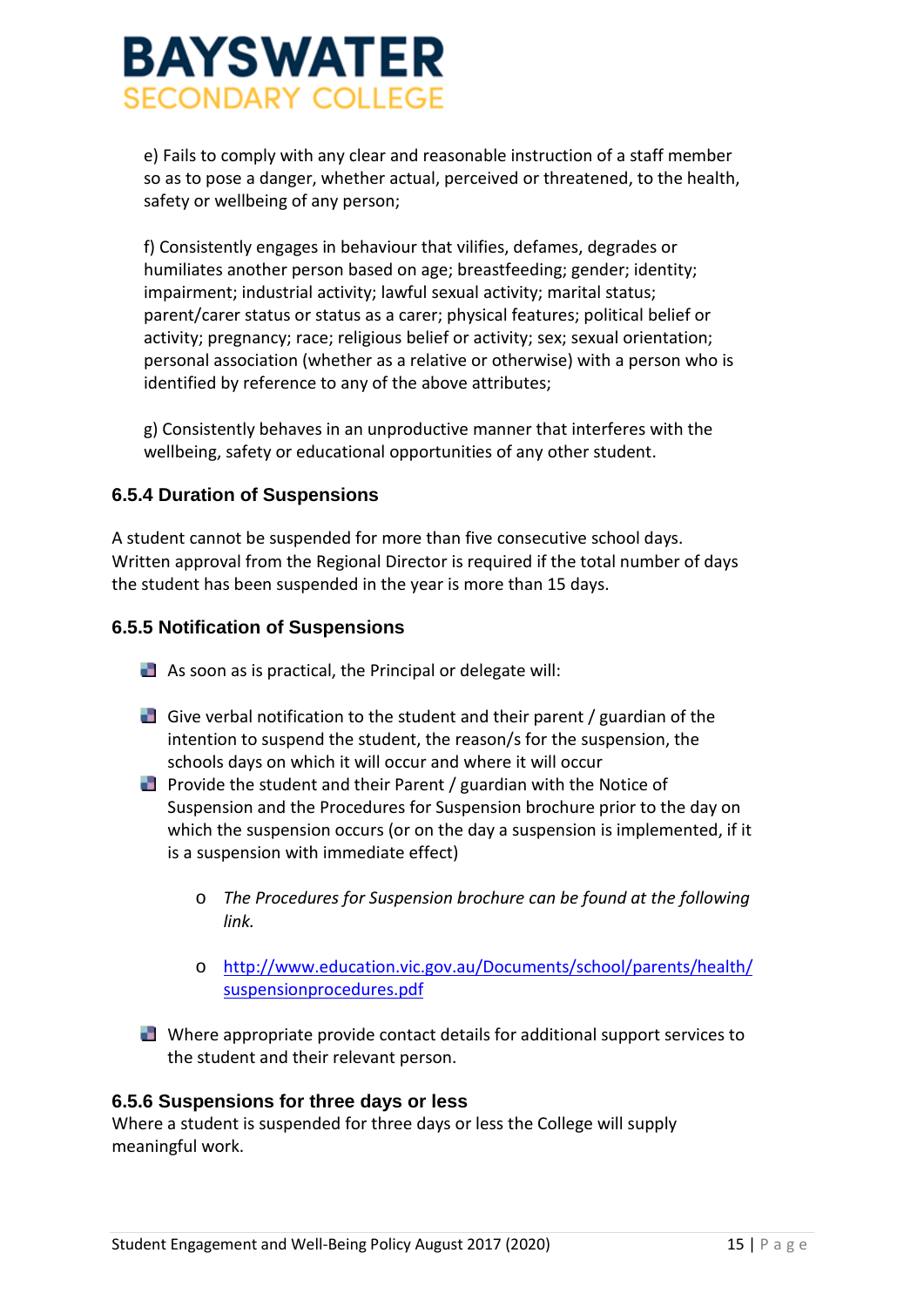

#### **6.5.7 Suspensions for more than three days**

Where the student is suspended for more than three days the College will develop a Student Absence Learning Plan and a Return to School Plan.

*The Student Absence Learning Plan and a Return to School Plan can be found at the following link.*

[https://edugate.eduweb.vic.gov.au/collaboration/attendanceengagementparentbe](https://edugate.eduweb.vic.gov.au/collaboration/attendanceengagementparentbehaviour/suspexp/default.aspx?InitialTabId=Ribbon%2EDocument&VisibilityContext=WSSTabPersistence) [haviour/suspexp/default.aspx?InitialTabId=Ribbon%2EDocument&VisibilityContext=](https://edugate.eduweb.vic.gov.au/collaboration/attendanceengagementparentbehaviour/suspexp/default.aspx?InitialTabId=Ribbon%2EDocument&VisibilityContext=WSSTabPersistence) **[WSSTabPersistence](https://edugate.eduweb.vic.gov.au/collaboration/attendanceengagementparentbehaviour/suspexp/default.aspx?InitialTabId=Ribbon%2EDocument&VisibilityContext=WSSTabPersistence)** 

#### **6.5.8 Follow up and support**

Where appropriate, or if requested, a Student Support Group or another meeting with the student and their relevant person can be convened to discuss strategies to provide further guidance and support.

*Full details of the procedures for suspension are set out in 'Ministerial Order 625' and detailed further in the DEECD 'Suspension Guidelines'. See DEECD link for information and resources.* 

[http://www.education.vic.gov.au/school/principals/participation/Pages/suspension](http://www.education.vic.gov.au/school/principals/participation/Pages/suspensionconsiderations.aspx#link49) [considerations.aspx#link49](http://www.education.vic.gov.au/school/principals/participation/Pages/suspensionconsiderations.aspx#link49)

#### **6.6 Expulsion**

The school Principal has the authority to permanently exclude a student. This power cannot be delegated to any other person at school level. Expulsion will only be used as a last resort and when all other strategies consistent with the staged response have been exhausted. Prior to any expulsion process occurring however, the Principal must hold a Behaviour Review Conference, which must be attended by a Regional R.A.S.P., to ensure that all avenues have been explored before an expulsion can occur. The Principal cannot make a determination regarding an expulsion, until the Behaviour Review has been undertaken. In a Behaviour Review, the student and parents have the opportunity to discuss the circumstances etc that have led to the Review. Once the Behaviour Review has been held, if an expulsion occurs as an outcome, the Principal must communicate this decision to the family within two days of the Review, as well as contacting the next school of enrolment.

The school must provide educational support to the student until the student is actually enrolled in their new school. In determining whether to expel a student, the Principal will determine that expulsion of the student is appropriate to:

- The behaviour for which the student is being expelled
- $\blacksquare$  The educational needs of the student
- $\blacksquare$  Any disability or additional learning need of the student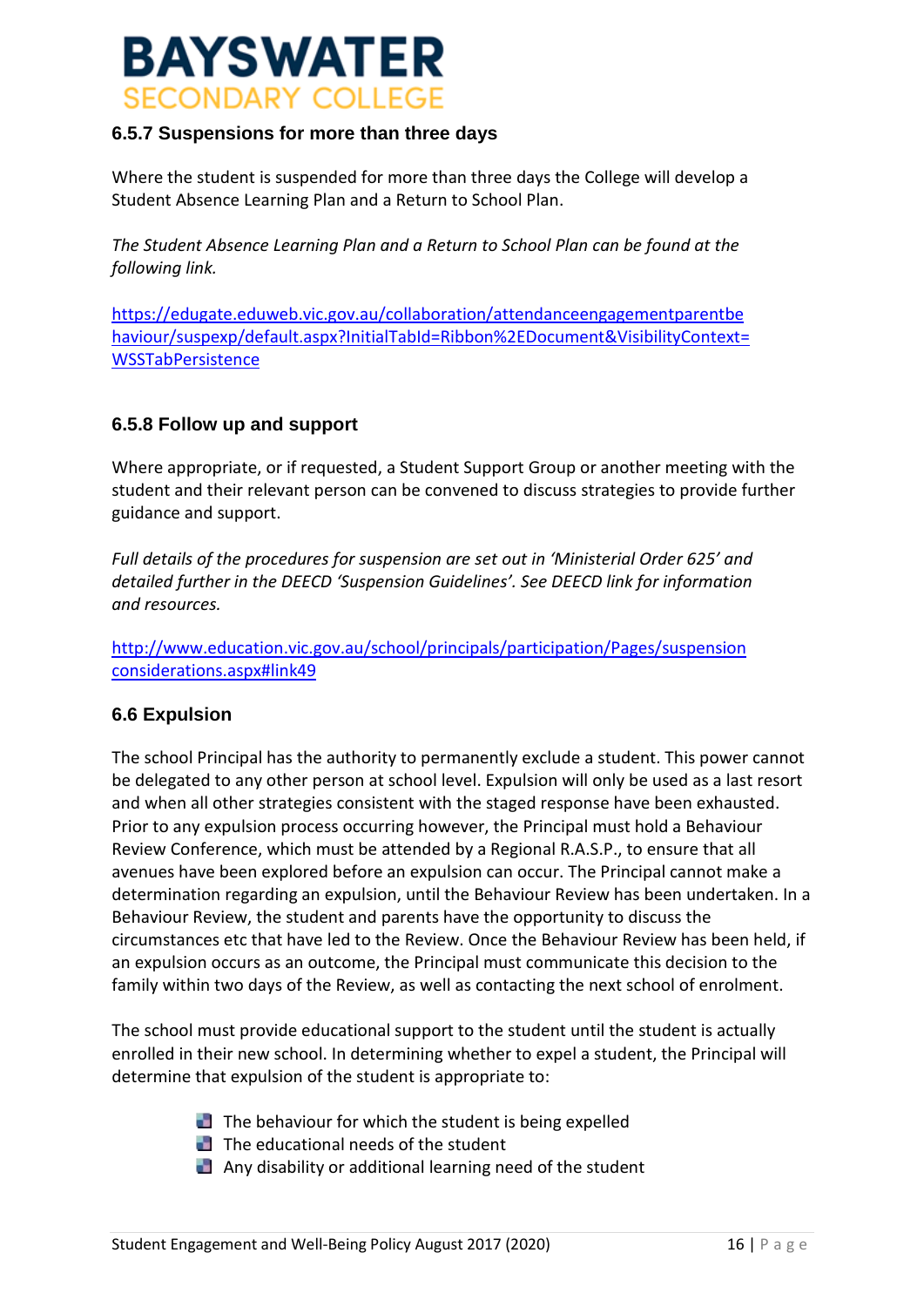

- $\blacksquare$  The age of the student
- $\blacksquare$  The residential and social circumstances of the student.

#### **6.6.1 Grounds for Expulsion**

- If a student's behaviour breaches one or more of the conditions described in 6.5.3 Grounds for Suspension.
- **Furthermore, the student's behaviour must also be of such magnitude that** expulsion is the only available mechanism. In this regard, the principal must consider the need of the student to receive an education compared to the need to maintain the health, safety and wellbeing of other students and staff at the school and the need to maintain the effectiveness of the school's educational programs.
- *Full details of the procedures for expulsion are set out in 'Ministerial Order 625' and detailed further in the DET 'Expulsion Guidelines'. See DEECD link for information and resources.*
- [https://edugate.eduweb.vic.gov.au/collaboration/attendanceengagementparentbeh](https://edugate.eduweb.vic.gov.au/collaboration/attendanceengagementparentbehaviour/suspexp/default.aspx) [aviour/suspexp/default.aspx](https://edugate.eduweb.vic.gov.au/collaboration/attendanceengagementparentbehaviour/suspexp/default.aspx)

#### **Section 7: Intervention and Welfare Structure**

Bayswater Secondary College has a range of intervention and welfare structures and personnel in place.

These include:

- **A College Well-Being Leader and an Assistant Well-Being Leader.**
- **Designated welfare responsibility is assigned to each Sub-School Leader,** Assistant Sub-School Leader and Home Group teachers where applicable.
- **Regional Adolescent Health nurse**
- College Chaplain
- School psychologist
- **D** Other DEECD School Support Service Officers (SSS0s)
- Visiting teachers.

#### **7.1 Roles and Responsibilities**

#### **Student Wellbeing Leader & Assistant Wellbeing Leader:**

Responsibilities include:

- **L** Liaising with support agencies such as the Department of Human Services
- Referring students and families to support agencies such as Family First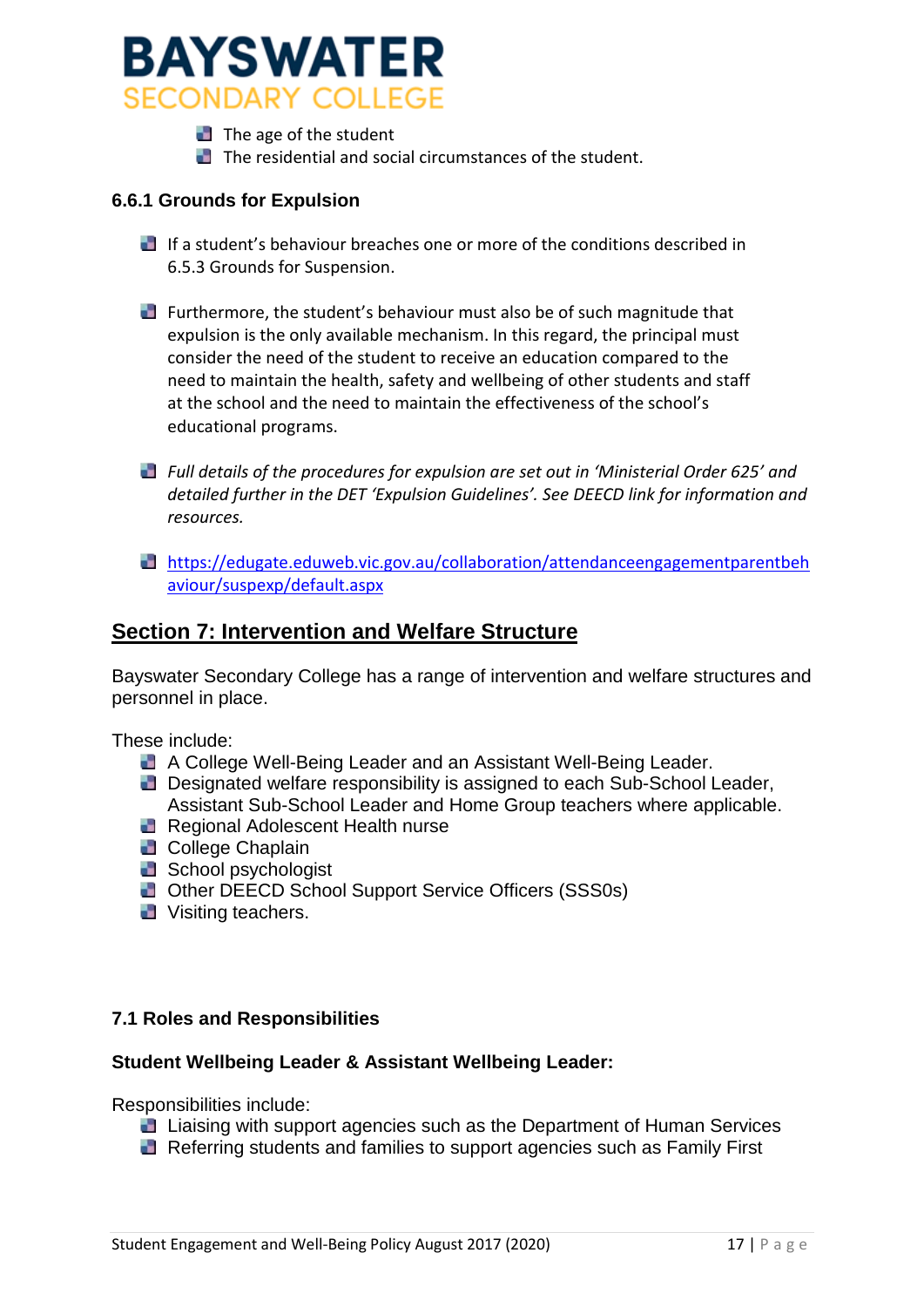- Liaising with and making referrals to the various health organisations such as the Royal Children's Hospital, The Avenues
- **D** Organising financial assistance for students such as organising resources and uniform through State Schools Relief Fund
- Dealing with home and school related welfare issues
- **Providing counselling for students and families**
- Arranging alternative programmes for students through organisations such as Mountain District Learning Centre, Options @ Bayswater and Croydon Community College
- Liaising with and making referrals to the school psychologist, secondary school nurse and youth services.
- **D** Organising targeted health/welfare programs for the college such as Myuna Farm
- **L** Liaising with other Wellbeing personnel such as the College Chaplain
- **I** Investigating absenteeism and punctuality
- **B** Supporting students with health and wellbeing issues such as dealing with substance abuse, self-harm and personal hygiene
- Dealing with medical concerns of students, where appropriate
- Assisting with student management issues, including student management/learning plans
- **B** Supporting and advising staff on student wellbeing issues.

#### **7.2 Sub-School Leaders**

It will be the responsibility of each Sub-School Leader to oversee welfare and wellbeing matters within their Sub-School and to lead and work with the Wellbeing Team, staff, students and health service providers to actively support student learning needs.

#### **7.3 Role of Secondary School Nurse**

Bayswater Secondary College has been allocated a secondary school nurse. Roles undertaken include:

- **Health promotion & primary prevention**
- School community development activities
- **B** Small group work with target students focusing on health related issues
- **I** Individual student counseling
- Advice & referral to assist young people making healthy lifestyle choices. For example regarding smoking, health and sexuality issues.

#### **7.4 Role of the College Chaplain**

Bayswater Secondary College has a College Chaplain who works with students, staff and families during their time here at school (currently 2 days per week). Roles undertaken include: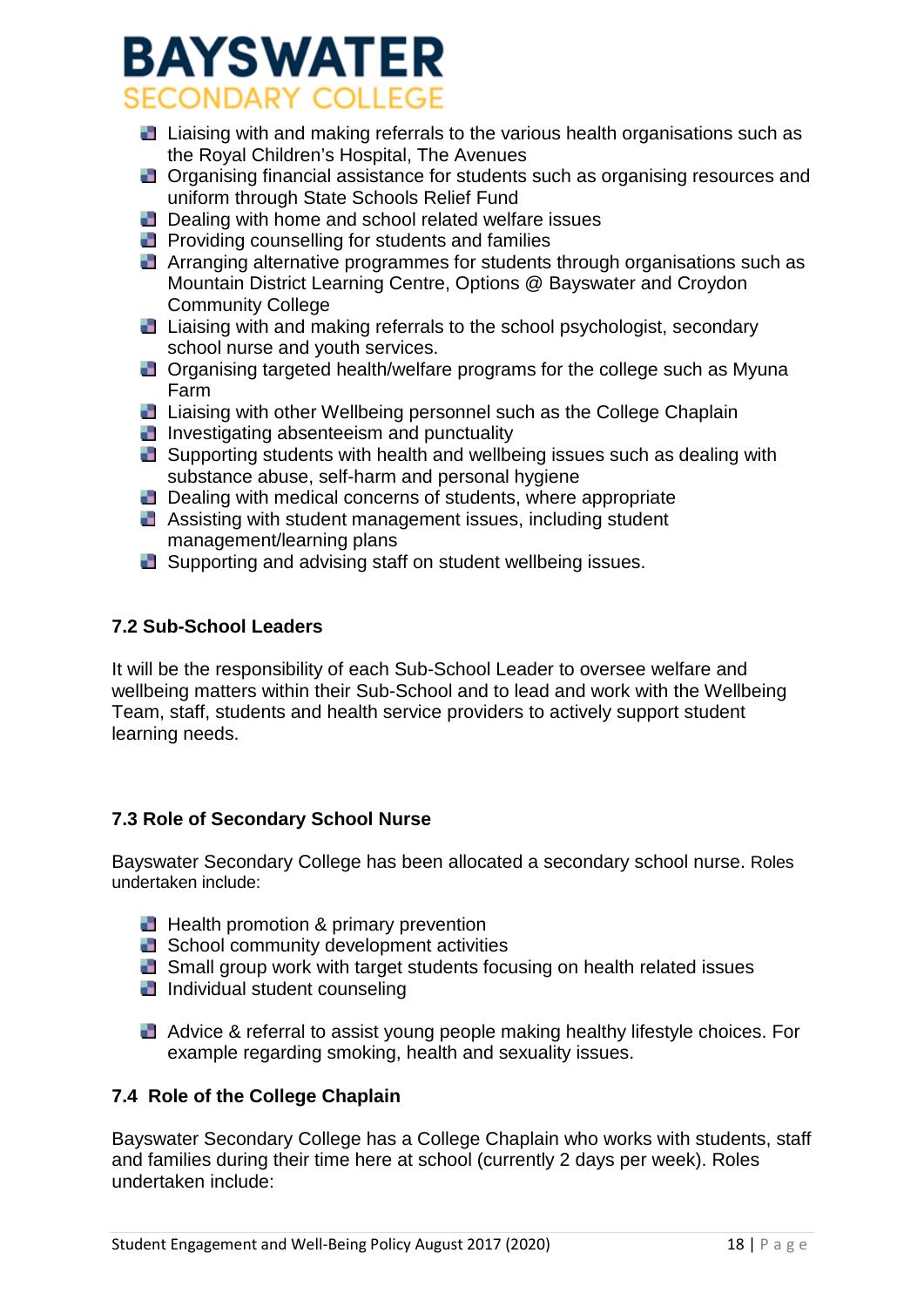- General welfare and wellbeing of students
- **Linking children, families and school communities to services available in the** community
- **Providing information and advice that promotes health and wellbeing in** children.
- Assisting with medical referrals and appointments, where applicable
- **Running targeted programs to support student connectedness and** understanding.

#### **7.5 School Psychologist**

Bayswater Secondary College has the assistance of a DEECD school psychologist who assist with the following:

- Student assessments
- **A** Advice to parents and teachers
- **Intervention support**
- **Referral assistance**
- Support to Student Support Groups.

#### **7.6 Student Support Groups**

A Student Support Group Meeting (SSGM) may be convened to exchange information and facilitate solutions to behavioural problems or difficulties of students.

These meetings are to be held at a time suitable to both the school and to the parents/carers. The purpose of procedures for such meetings will vary depending on the needs of individuals and the college. They promote and plan positive behaviours through a staged response.

School staff, parents/carers and the student may attend the meeting. Parents/carers can also request a support person who is not acting for fee or reward be present.

If the principal considers it warranted, or at the parents/carers request, the principal must ensure suitable language interpretation facilities are made available.

A brief written statement including a list of participants and agreed outcomes should be maintained to assist future problem-solving processes at the school.

The statement should be verified by the parents/carer and/or the student and remain confidential.

#### **7.7 Wellbeing Referral Processes**

Bayswater Secondary College has developed processes for the referral of student wellbeing needs. The school uses Compass as its learning management system to document all general observations, progress and/or concerns regarding students. All staff are expected to use this management tool to document all discussions, meeting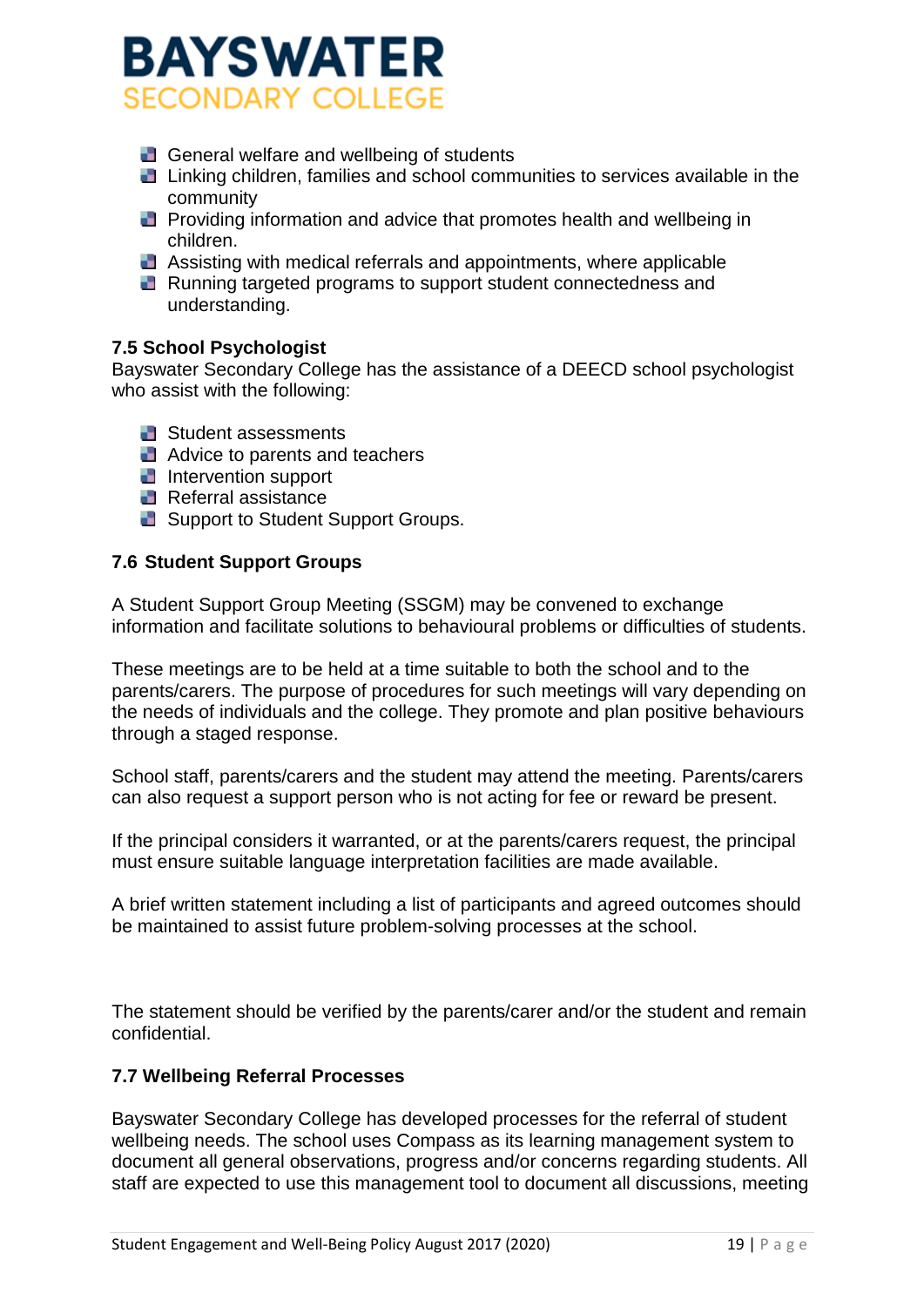minutes and other aspects of conversations had with students and parents. When adding notes for incidents, or referral etc all staff are expected to notify the key personnel via a prompt email to ensure that the necessary levels of support can be provided within a timely fashion. The Respectful Learning Environments Policy also indicates what procedures and expectations need to be adhered to for all staff.

### **Section 8: Students with Disabilities and Impairments (D& I)**

#### **8.1 Student Support**

Strategies that promote student improvement for D&I students and students with additional learning needs include:

- **Providing students with learning environments that best develop their potential**
- **L** Where necessary, adapting the learning environment to meet the needs of the student
- **The development of Individual Learning Plans for all students eligible for the** Disability and Impairment program and for other students as deemed necessary. ILPs *should be reviewed each term*.
- Supporting students in making transitions from; preschool to primary school, primary to secondary school, and from secondary to higher education, training and employment
- **Conducting regular Student Support Group meetings**
- Supporting children to access programs that allow them to pursue achievable career pathways or further education.

#### **8.2 Parents / Carers Support**

Strategies that promote student improvement for Students with Disabilities include:

- **Providing parents/carers with the opportunity to meet and discuss their child's** learning needs
- **B** Supporting parents/carers in making transitions from; preschool to primary school, primary to secondary school, and from secondary to higher education, training and employment
- **I** Involving parents/carers in programming and planning decisions through a Student Support Group.
- Supporting parents to seek advice and support from outside agencies to assist their child at school.

#### **8.3 Staff Support**

Strategies to support staff in providing the needs of D&I students and students with additional learning needs include: